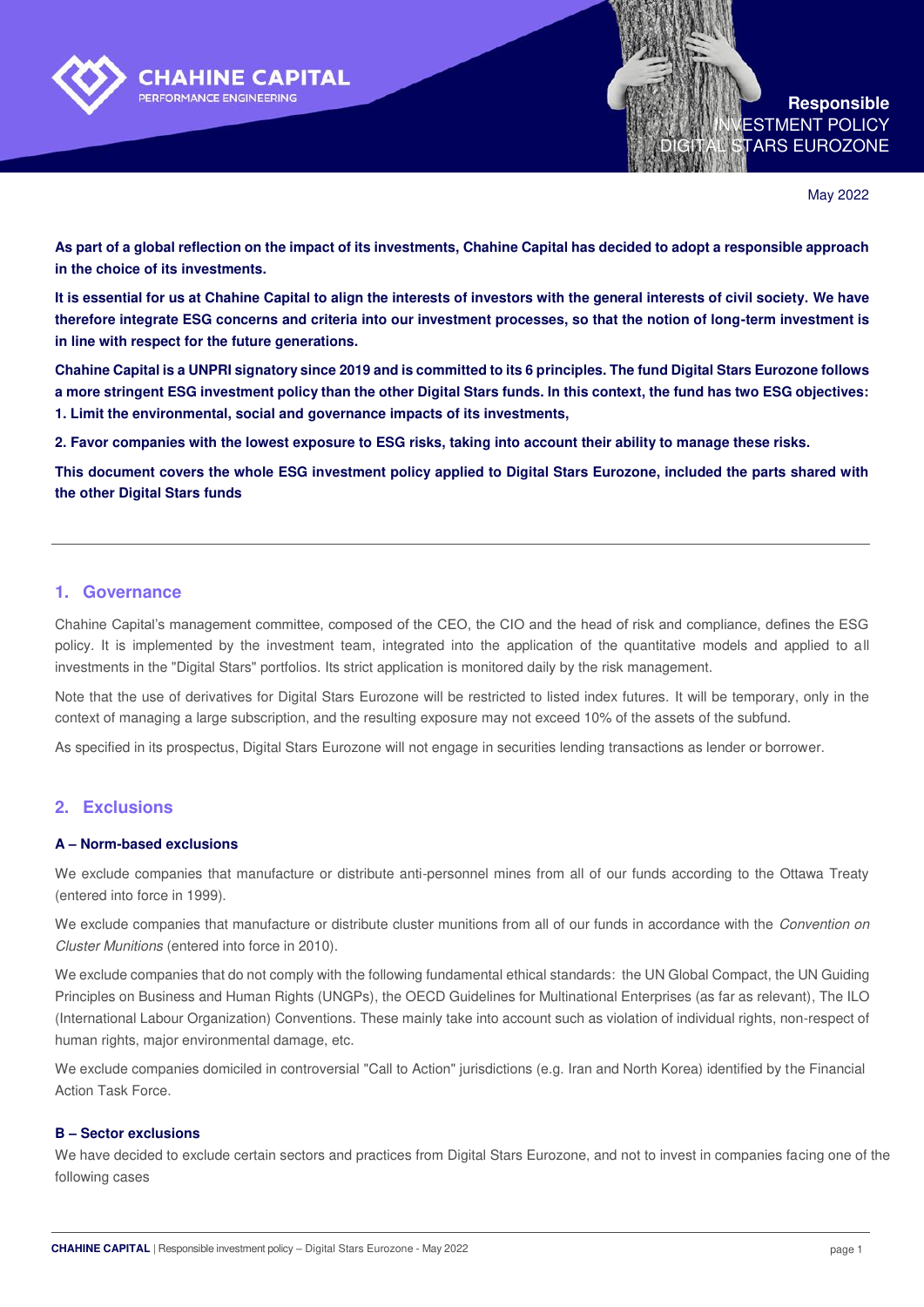

**Weapons sector** 

- The company is active in the production, sales and distribution of non-conventional weapons. It involves cluster bombs, antipersonnel mines, biological, chemical or depleted uranium weapons, as well as white phosphorus and nuclear weapons;

- Production, sale or distribution of conventional weapons (war material) represents more than 5% of revenues;

## **Energy sector**

- The company's absolute production of or capacity for thermal coal-related products/services has increased.

- The revenue from the company's activities involved in the exploration, mining, extraction, transportation, distribution or refining of thermal coal or in the provision of equipment or services dedicated to these activities is more than 5%;

- The company's absolute production of or capacity for unconventional oil and gas-related products/services has increased.

- The activities related to unconventional oil and gas, such as oil sands extraction, shale oil, shale gas and Arctic drilling represents more than 5% of revenues;

- The company is excluded if it is involved in the exploration, extraction, refining and transportation of conventional oil and gas or provides equipment or services dedicated to these activities, provided it does not meet at least one of these criteria:

 have a SBTi (Science Based Target initiative) target set at well-below 2°C or 1.5°C, or have a SBTi "Business Ambition for 1.5°C" commitment;

- derive less than 5% of its revenues from oil and gas-related activities;
- have less than 15% of CapEx dedicated to oil and gas-related activities and not with the objective of increasing revenue;
- have more than 15% of CapEx dedicated to contributing activities to sustainable development objectives (Taxonomy);

#### **Power generation sector**

- The coal-fired electricity generation represents more than 5% of turnover;

- Production, sale or distribution of nuclear-based power generation exceeds 5% of turnover. This includes uranium extraction, uranium concentration, refining, conversion and enrichment, the production of nuclear fuel structures, construction and use of nuclear reactors. It also includes treatment of spent nuclear fuel, nuclear decommissioning and radioactive waste management;

- A companies involved in the generation of power/heat from non-renewable energy sources, or providing dedicated equipment or services therefor is not excluded if it meets the following three conditions:

- the company's absolute production of or capacity for coal-based or nuclear-based energy-related products/services shall not be structurally increasing;
- the company's absolute production of or capacity for contributing products/services shall be increasing.
- $\bullet$  the company shall meet at least one of these criteria:
	- o have a SBTi target set at well-below 2°C or 1.5°C, or have a SBTi "Business Ambition for 1.5°C" commitment;
	- o derive more than 50% of its revenues from contributing activities to sustainable development objectives (Taxonomy);
	- o have more than 50% of CapEx dedicated to contributing activities to sustainable development objectives (Taxonomy);

#### **Tobacco sector**

- The production of traditional tobacco or related tobacco (such as e-cigarettes, new generation tobacco/nicotine products) exceeds 5% of sales;

- Tobacco sale or distribution represents more than 5% of total turnover;

#### **Biodiversity**

- The production of pesticides, palm oil or genetically modified organisms (GMOs) represents more than 5% of turnover;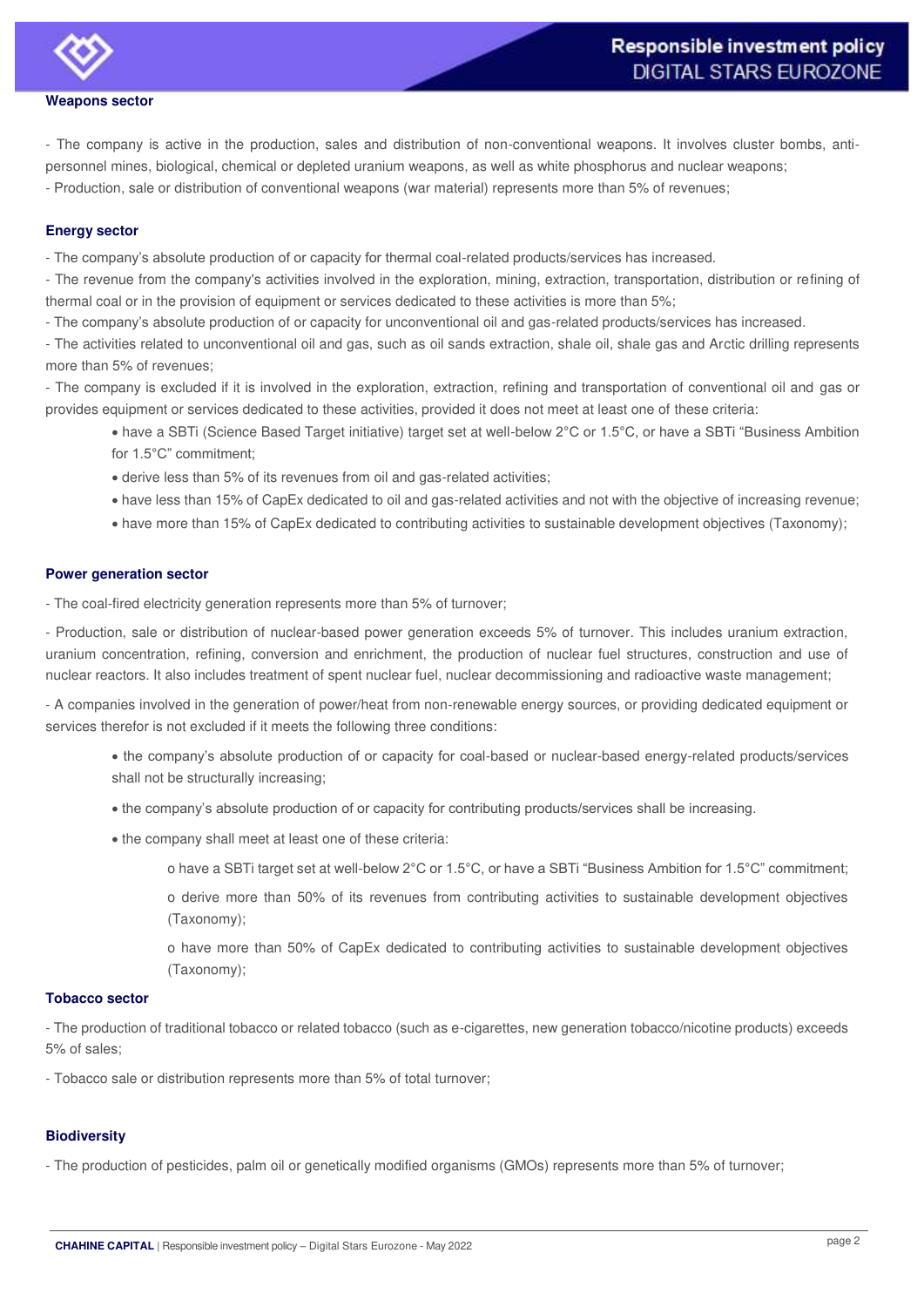#### **Other sectors**

- Income from activities related to:
	- gambling exceeds 5% of sales;
	- alcohol represents more than 20% of the turnover;
	- non-medicinal drugs exceeds 5% of the turnover;
	- adult entertainment (pornography) represents more than 5% of turnover.

## **C – Exclusions based on environmental, social and governance criteria**

We use the the Sustainalytics database, a provider of extra-financial data, to evaluate the ESG positioning of companies in our investment universe and to exclude the worst of them. We exclude ESG Risk Ratings above 30 ("High" and "Severe"), as well as Carbon Risk Ratings above 30 ("High" or "Severe"). For companies that do not have an ESG Risk Rating (provided by Sustainalytics), they are assigned the average rating for the subsector (GICS sector level 3).

We have supplemented our existing daily-risk policy with a component related to ESG reputational risks. Indeed, business conduct risks related to human rights, labour, the environment and corruption can result in risks to a company's reputation and finances, and therefore in a risk for the final investor. Thus, we exclude companies with a high level of ESG controversy (levels defined in our ESG Risk Control procedure (available on demand). We use the external RepRisk database for this purpose.

**The total of the exclusions made on the basis of ESG criteria, norm-based exclusions and sector exclusions should represent at least 20% of our investment universe. If the previously announced criteria lead to a lower exclusion (less than 20%), the thresholds of the "ESG Risk Rating" and "Carbon Risk Rating" criteria could be lowered to reach a minimum exclusion of 20%.** 

## **3. Selection based on ESG criteria and monitoring portfolio**

Our stock market assets selection strategy is the following:

- We start from the investment universe filtered by the exclusion criteria described in paragraph
- We apply to this universe the "Digital Stars" momentum models and pre-select the best momentums.

 These pre-selected assets will then be evaluated on the basis of our ESG indicator, which combines Sustainalytics' ESG Risk Rating and RepRisk's ESG Reputational Risk indicator. Currently, among the pre-selected stocks, the 12% of stocks with the best ESG indicators are integrated into the portfolio. We ensure that the ESG indicator for these stocks is in the top 50% of the initial investment universe.

Once integrated into the fund, the compliance of holdings with the ESG exclusion criteria is checked daily. In the event of noncompliance, the security is excluded, unless the causes of the deterioration of the security allow it to remain in the portfolio. The decision to exclude or maintain a security is systematically documented and included in the quarterly ESG activity reports as described in the "Transparency Reports" section.

## **4. SRI voting policy**

Chahine Chahine Capital has set up an SRI voting policy with ISS as a partner. We therefore vote at all shareholders' meetings of the companies held in the Digital Funds and apply by default the SRI voting recommendations provided by ISS research. The detailed SRI voting policy is available [here.](https://chahinecapital.com/wp-content/uploads/2022/05/CP-Politique-de-vote_avril_2022.pdf?country=fr&i=pro?country=lu&i=pro)